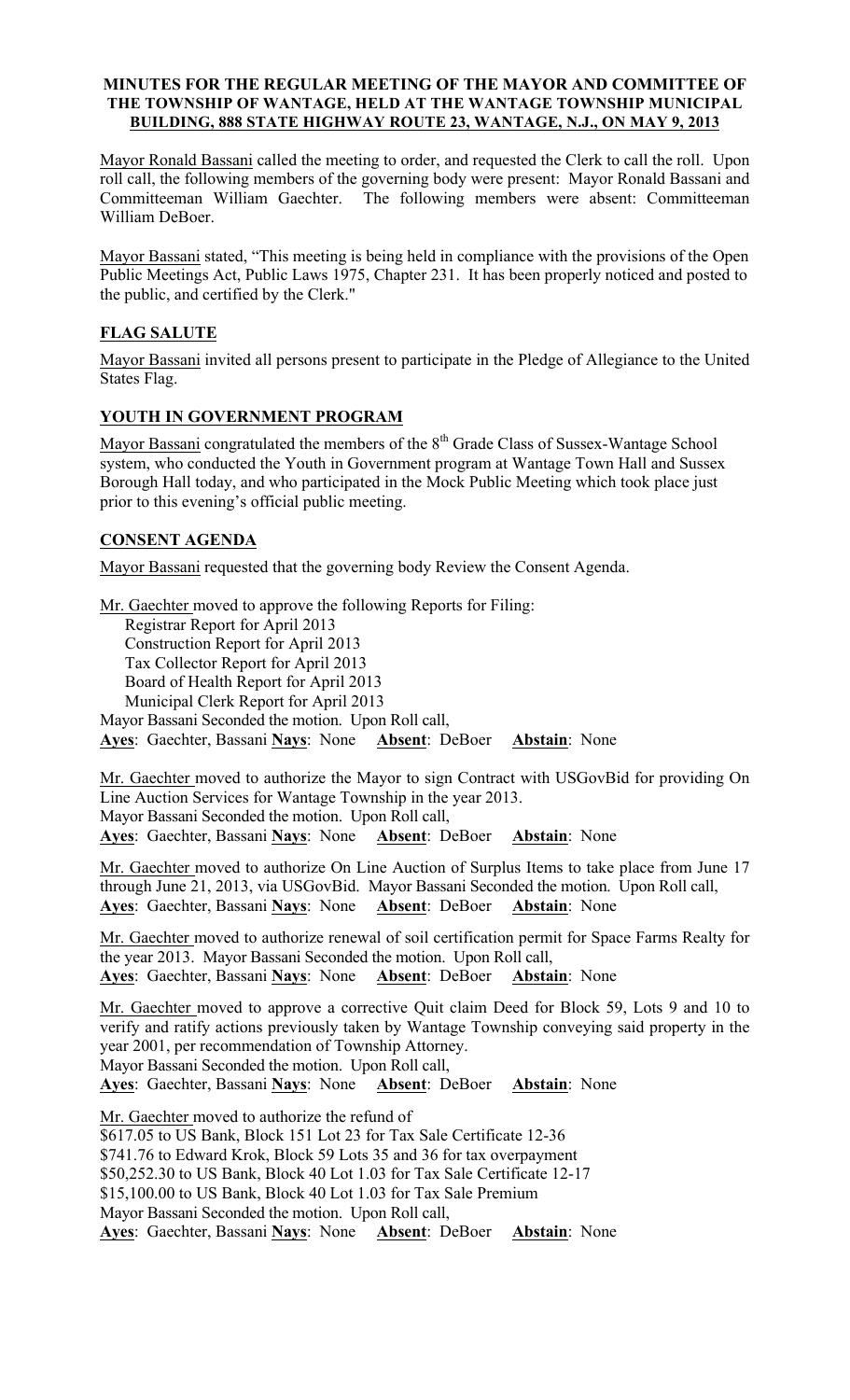# PAGE 2 OF THE MINUTES OF THE MEETING HELD ON MAY 9, 2013

# CONSENT AGENDA, Continued

Mr. Gaechter moved to authorize refund of \$805.00 to Hitesh Patel, Block 20, Lot 2 for Land Use Application L-12-04. Mayor Bassani Seconded the motion. Upon Roll call, Ayes: Gaechter, Bassani Nays: None Absent: DeBoer Abstain: None

#### Administrator's Report

#### Holland Road Section II

At the recommendation of Township Engineer Harold Pellow, Mr. Doherty recommended a contract be awarded regarding the Holland Road Section II project.

Mr. Gaechter moved to award a contract to Wantage Excavating in the amount of \$12,600 for the rental of roller and grader with Operator for the Holland Road Section II project. Mayor Bassani Seconded the motion. Upon Roll call, Ayes: Gaechter, Bassani Nays: None Absent: DeBoer Abstain: None

#### Early Voting Bill in State Legislature

Mr. Doherty reported that the Township just recently received notification that Governor Chris Christie has vetoed the proposed Early Voting Bill.

#### Peddler Permit Request

Mr. Doherty brought a request to the attention of the governing body from Jane Stillings of Wantage, for approval of her Peddler Permit application.

General review and discussion took place regarding the subject of Peddlers in Wantage Township.

Mr. Gaechter moved to grant conditional approval for a 2013 Peddler Permit to Jane Stillings, subject to food handling permit approval by the County Health Department.

Mayor Bassani Seconded the motion. Upon Roll call,

Ayes: Gaechter, Bassani Nays: None Absent: DeBoer Abstain: None

### Reassessment Program

Mr. Doherty reported that the contract with Certified Valuations Inc., has been signed and returned to the Township. Mr. Doherty inquired if the governing body desired to hold a public information session with the Assessor and representatives of CVI, and the governing body expressed consensus for this to take place. Mr. Doherty reported that he would mail a special newsletter to the public, informing of the date of this public information session as well as providing general overview information about the Reassessment program.

#### NJDOT Grant

Mr. Doherty reported that the New Jersey Department of Transportation has awarded a Grant to Wantage Township in the amount of \$130,000 for Improvements to Pidgeon Hill road. While less than the original amount requested, Wantage Township CFO Michelle La Starza reports there are sufficient balances in other road improvement projects to make up the difference, so we will be able to proceed in 2013 with this project.

### Vehicle Insurance Question regarding Claim

Mr. Doherty reported on a matter of concern raised by residents who had their vehicle damaged when it was parked on the side of a public road during a snow storm. Mr. Doherty reported the citizens are not inclined to submit their bill for repair through their own vehicle insurance policy, desiring the Township to pay for the bill. Mr. Doherty reported the Township's insurance company has explained the extent of exposure and responsibility in this matter is for the Township to reimburse the citizens the cost of their out of pocket deductible costs under their own insurance policy. Mr. Doherty also pointed out that the Township has adopted an ordinance specifically prohibiting the parking of vehicles along public streets during a snow storm, for the very purpose of preventing a situation such as this. After review and consideration, the members of the governing body expressed consensus that, absent any compelling extenuating circumstances, they could not justify requiring the taxpayers of Wantage to pay for this bill, and directed Mr. Doherty to allow the matter to proceed through regular insurance procedures.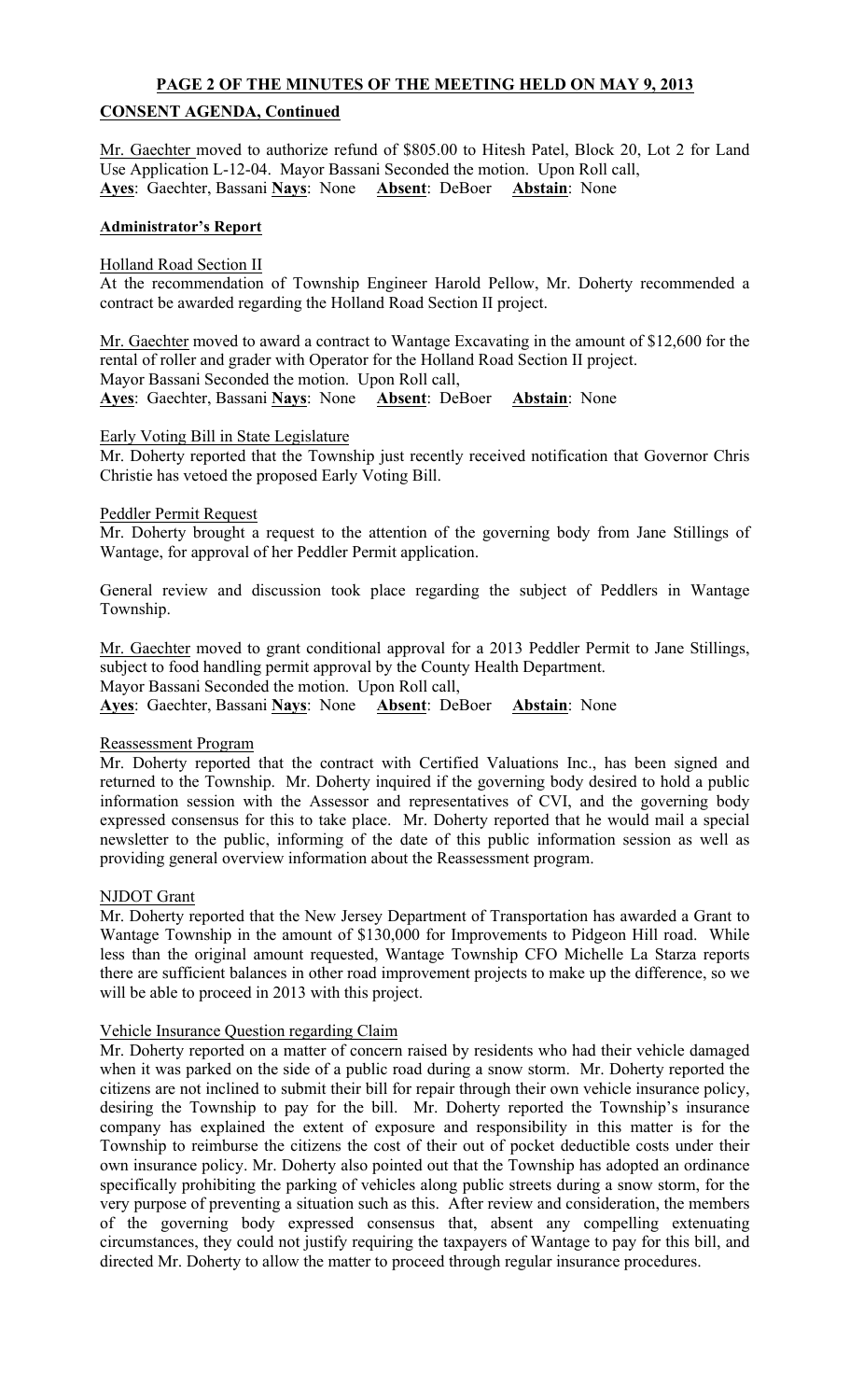# PAGE 3 OF THE MINUTES OF THE MEETING HELD ON MAY 9, 2013

### Attorney's Report

Mr. Garofalo reported on the Governor's veto of the Early Voting Bill.

#### Engineer's Report

Township Engineer Harold Pellow offered an overview of the various street improvement projects being undertaken this year, as well as status update report on the various soil removal operations which still require a 201 operating license.

Mr. Pellow suggested that a meeting be set up with various Wantage officials and representatives of the Bicsak soil Removal Operation, to review and discuss the status of their application.

Mayor Bassani inquired if Mr. Pellow had any input on the status of the improvement to the Berry Road Bridge. Mr. Pellow reported that these are county projects over which he has no jurisdiction, and that he understands it may take several years before the county has the money to address this bridge.

Mayor Bassani inquired if Mr. Pellow had any involvement in the various Route 23 improvement projects being undertaken. Mr. Pellow replied that he did not, these being projects of the New Jersey Department of Transportation.

#### Township Committee Member Reports

Mayor Bassani reported on his attendance at the most-recent Sussex county League of Municipalities dinner meeting, in which to topic of county-wide Emergency 911 Dispatch was discussed.

### OLD BUSINESS

#### Amendment to 2013 Wantage Municipal Budget

Mr. Gaechter moved as follows:

| WHEREAS, the public hearing on said budget has been held as advertised, and                                               |              |              |             |              |
|---------------------------------------------------------------------------------------------------------------------------|--------------|--------------|-------------|--------------|
| WHEREAS, it is necessary to amend said approved budget,                                                                   |              |              |             |              |
| NOW THEREFORE BE IT RESOLVED, by the Mayor and Committee of the Township of Wantage, County of Sussex, that the following |              |              |             |              |
| amendments to the approved budget of 2013 be made:                                                                        |              |              |             |              |
|                                                                                                                           |              | From         |             | To           |
| 3. Miscellaneous Revenues - Section F: Special Items of General Revenue                                                   |              |              |             |              |
| Anticipated With Prior Writtten Consent of the Director of Local Government                                               |              |              |             |              |
| Services - Public and Private Revenues Offset with Appropriations                                                         |              |              |             |              |
| N.J. Transportation Trust Fund Authority Act                                                                              | \$           | 178,000.00   | $\mathbf S$ |              |
| Total F: Special Items of General Revenue with Prior Written Consent of                                                   |              |              |             |              |
| Director of Local Government Services - Public and Private Revenues                                                       | \$           | 228,909.00   | $\mathbf S$ | 50,909.00    |
| Anticipated With Prior Writtten Consend of the Director of Local Government                                               |              |              |             |              |
| Services - Public and Private Revenues Offset with Appropriations                                                         |              |              |             |              |
| 3. Miscellaneous Revenues - Section F: Special Items of General Revenue                                                   |              |              |             |              |
| Anticipated With Prior Writtten Consent of the Director of Local Government                                               |              |              |             |              |
| Services - Public and Private Revenues Offset with Appropriations                                                         | $\mathbb{S}$ | 228,909.00   | \$          | 50,909.00    |
| 5. Subtotal General Revenues (Items 1.2.3, and 4)                                                                         | \$           | 3,308,475.00 |             | 3,130,475.00 |
| 7. Total General Revenues                                                                                                 | \$           | 6,627,294.00 |             | 6,449,294.00 |
| Capital Improvements - Excluded from "CAPS"<br>$\mathcal{C}$                                                              |              |              |             |              |
| Public and Private Programs Offset by Revenues:                                                                           |              |              |             |              |
| New Jersey Transportation Trust Fund Authority Act                                                                        | \$           | 178,000.00   | S           |              |
| Total Capital Improvements Excluded from "CAPS"                                                                           | \$           | 430,000.00   | \$.         | 252,000.00   |
| (H-2) Total General Appropriations for Municipal Purposes Escluded From "CAPS"                                            | $\mathbb{S}$ | 1,862,053.00 | \$.         | 1,684,053.00 |
| (0) Total General Appropriations for Municipal Purposes Escluded From "CAPS"                                              | \$           | 1,862,053.00 | \$          | 1,684,053.00 |
| (L) Subtotal General Appropriations (Items (H-1) and (O))                                                                 | \$           | 5,416,697.00 | \$          | 5,238,697.00 |
| 9. Total General Appropriations                                                                                           | $\mathbb{S}$ | 6,627,294.00 | Ŝ.          | 6,449,294.00 |
|                                                                                                                           |              |              |             |              |

Mayor Bassani seconded the motion.

Prior to roll call, Mayor Bassani opened the meeting to the public for any questions or comments regarding this proposed amendment. There being no one present wishing to speak at this time, Mayor Bassani closed the meeting to the public and requested a roll call vote. Upon Roll call, Ayes: Gaechter, Bassani Nays: None Absent: DeBoer Abstain: None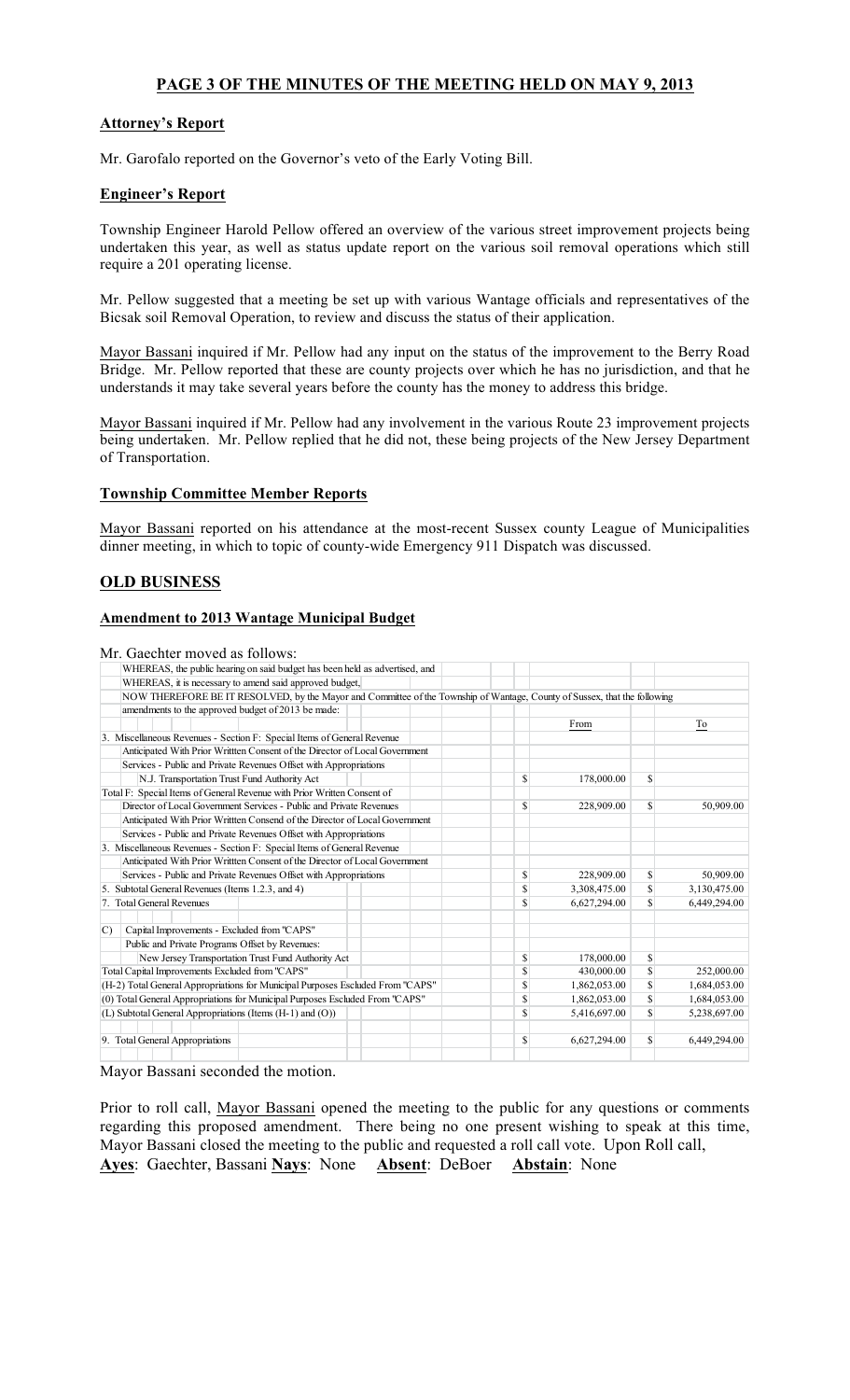# OLD BUSINESS, Continued

#### Budget Self Examination Resolution

Mr. Gaechter moved as follows:

WHEREAS, N.J.S.A. 40A-4-78b has authorized the Local Finance Board to adopt rules that permit municipalities in sound fiscal condition to assume the responsibility, normally granted to the Director of the Division of Local Government Services, of conducting the annual budget examination, and WHEREAS, N.J.A.C. 5:30-7 was adopted by the Local Finance Board on February 11, 1997, and

WHEREAS, pursuant to N.J.A.C. 5:30-7.2 through 7.5 the Township of Wantage has been declared eligible to participate in the program by the Division of Local Government Services, and the Chief Financial Officer has determined that the local government meets the necessary conditions to participate in the program for the 2013 budget year, so now therefore

BE IT RESOLVED, by the governing body of the Township of Wantage that in accordance with N.J.A.C. 5:30-7.6a & b and based upon the Chief Financial Officer's certification, the governing body has found the budget has met the following requirements:

- 1. That with reference to the following items, the amounts have been calculated pursuant to law and appropriated as such in the budget:
	- a. Payment of interest and debt redemption charges
	- b. Deferred charges and statutory expenditures
	- c. Cash deficit of preceding year
	- d. Reserve for uncollected taxes
	- e. Other reserves and non-disbursement items
	- f. Any inclusions of amounts required for school purposes
- 2. That the provisions relating to limitation on increases of appropriations pursuant to N.J.S.A. 40A4-45.2 and appropriations for exceptions to limits on appropriations found at 40A:4-45.3 et seq. are fully met (Complies with the "CAP" law)
- 3. That the budget is in such form, arrangement, and content as required by the Local Budget Law and N.J.A.C. 5:30-4 and 5:30-5.
- 4. That pursuant to the Local Budget Law:
	- a. All estimates of revenue are reasonable, accurate, and correctly stated,
	- b. Items of appropriation are properly set forth
	- c. In itemization, form, arrangement, and content the budget will permit the exercise of the comptroller function within the municipality.
- 5. The budget and associated amendments have been introduced and publicly advertised in accordance with the relevant provisions of the Local Budget Law, except that failure to meet the deadlines of N.J.S.A. 40A:4-5 shall not prevent such certification.
- 6. That all other applicable statutory requirements have been fulfilled.
- Mayor Bassani seconded the motion. Upon Roll call,

Ayes: Gaechter, Bassani Nays: None Absent: DeBoer Abstain: None

### Adoption of 2013 Municipal Budget

Mr. Gaechter moved to adopt the 2013 Wantage Municipal Budget. Mayor Bassani seconded the motion. Upon Roll call, Ayes: Gaechter, Bassani Nays: None Absent: DeBoer Abstain: None

### NEW BUSINESS

#### Approval of Minutes

Mr. Gaechter moved to adopt the minutes of the meeting held on March 28, 2013. Mayor Bassani seconded the motion. Upon Roll call, Ayes: Gaechter, Bassani Nays: None Absent: Deboer Abstain: None

### OPEN PUBLIC SESSION

Mayor Bassani opened the meeting to the public at this time, for any questions or comments involving the good and welfare of the community.

Claire Wolpert, Fernwood Road, reported that the Fire Department drafted water from Lake Neepaulin to fight a recent fire.